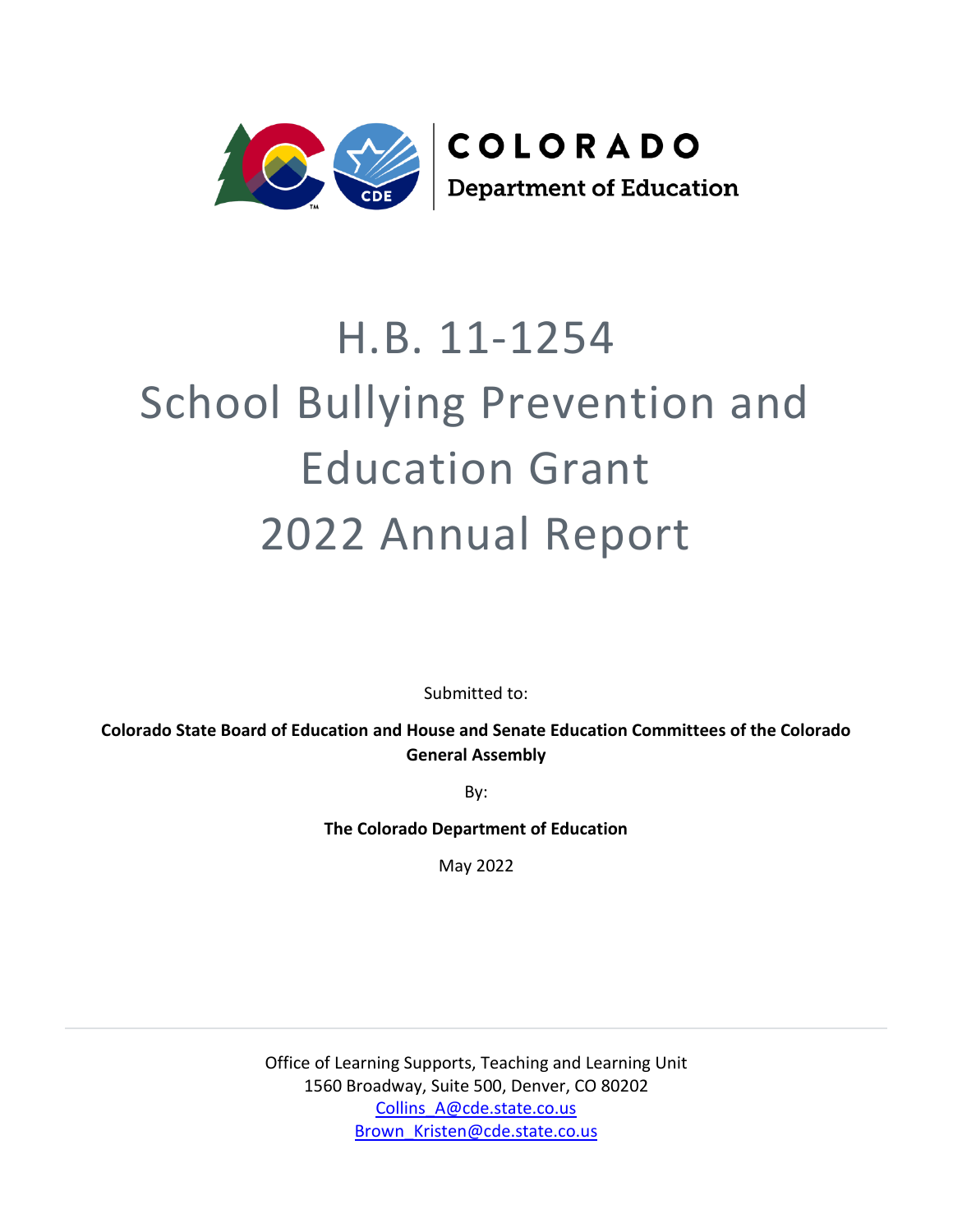

## Table of Contents

| Introduction and Background                              | 3 |  |  |
|----------------------------------------------------------|---|--|--|
| <b>Grant Implementation</b>                              | 4 |  |  |
| <b>Grant Activities</b>                                  |   |  |  |
| <b>Current Grantees</b>                                  |   |  |  |
| <b>Grant Outcomes</b>                                    | 9 |  |  |
| <b>Evidence-Based Bullying Prevention Best Practices</b> |   |  |  |
| Reduction in Bullying                                    |   |  |  |
| COVID-19 Pandemic Impact                                 |   |  |  |
| Conclusion<br>12                                         |   |  |  |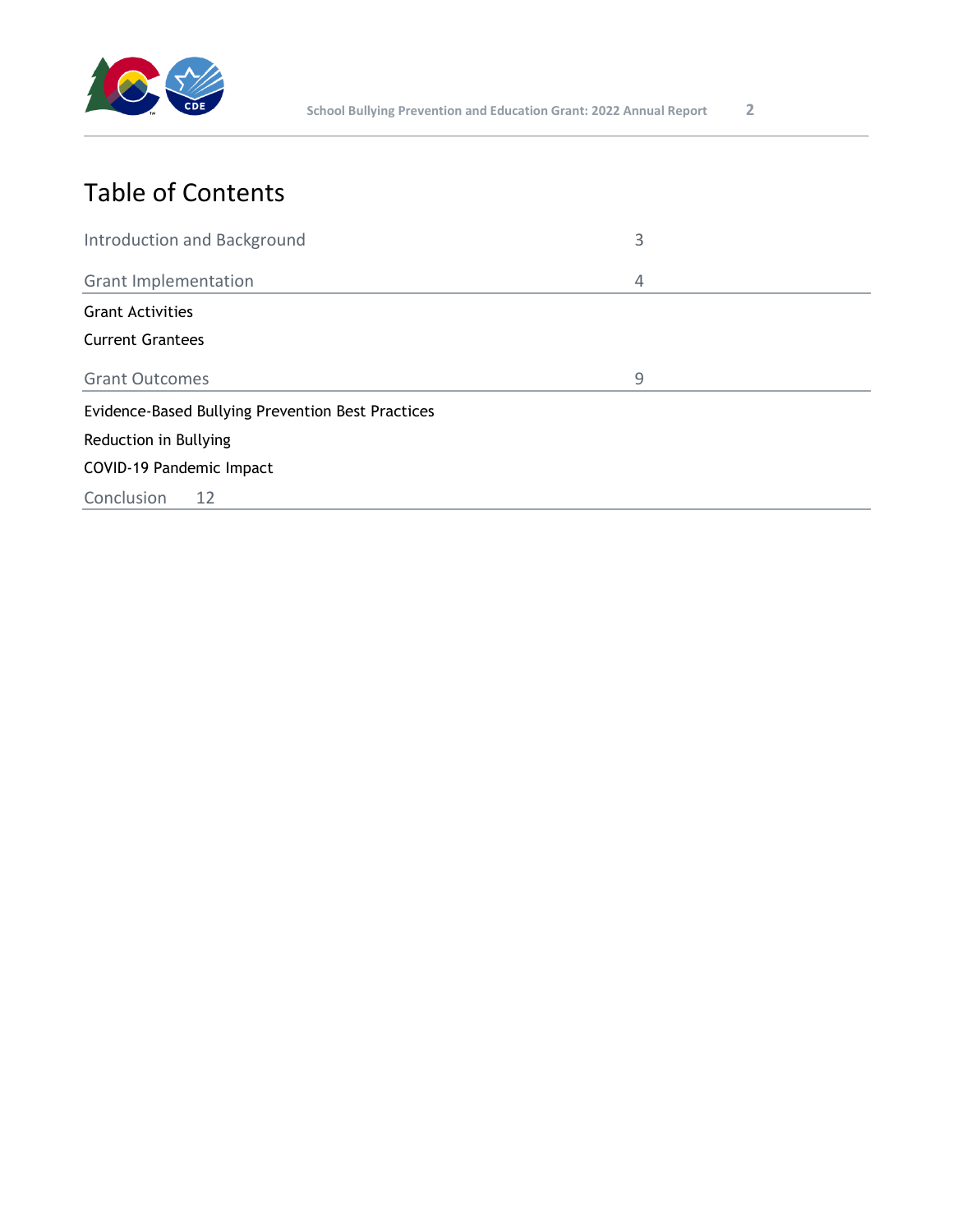

## Introduction and Background

In 2011, the Colorado General Assembly passed House Bill 11-1254, Concerning Measures to Reduce the Frequency of Bullying in Schools (C.R.S. 22-93-101). This bill, in part, created a grant program at the Colorado Department of Education (CDE) to support the reduction of bullying in Colorado schools. In 2015, voters passed Proposition BB, the Colorado Marijuana TABOR Refund Measure, which made funding available for the grant program. Since 2016, the Marijuana Tax Cash Fund has provided \$2 million each year, dependent on state appropriations, to the School Bullying Prevention and Education Grant (BPEG) program to support bullying prevention in Colorado schools. As of May 2022, over \$11.1 million has been distributed to schools to support bullying prevention and education across the state.

Grantees are authorized to use funding from the program in accordance with Colorado State Board of Education rules for the purpose of reducing bullying. Schools and districts may use funds to:

- Implement evidence-based best practices for preventing bullying;
- Ensure sustainability of the bullying prevention efforts over time;
- Include families and the community in bullying prevention efforts;
- Include student leadership and voice in bullying prevention efforts;
- Review and revise policies concerning bullying education and prevention;
- Survey students on their experiences with bullying; and
- Determine the degree to which evidence-based best practices are implemented with fidelity.

At the end of the 2021-22 fiscal year, the BPEG program will have completed two cohorts of grantees. Grantees include districts, individual schools, charter schools, the Charter School Institute, and Boards of Cooperative Educational Services (BOCES). In the first grant cycle, grant recipients included 71 schools, 14 school districts, the Charter School Institute, and the South Central BOCES. These grantees were active between 2016 and 2019 representing five of the eight educational regions across the state and supporting approximately 34,000 students. By the end of the first grant cycle, students in grantee schools reported an overall 33 percent reduction in bullying and 17 percent reduction in witnessing bullying.

The second cohort of grantees implemented the BPEG program between the 2019-20 and 2021-22 school years. This cohort was larger in size than the first cohort, representing 109 schools and 20 local education agencies (LEAs). In the middle of this grant cycle, the effects of the COVID-19 pandemic programmatically and fiscally impacted the BPEG program resulting in one school withdrawing from the grant program and significant reductions in funding. See Table 1 for a comparison of the descriptors for each cohort. For the 2020-21 school year, the state legislature reduced funding for the BPEG program by 50 percent which resulted in an across-theboard funding reduction for grantees. These changes led to reduced technical assistance support from CDE, significantly lower turnout for student surveys, and an overall rethinking of how to implement effective bullying prevention practices in a virtual environment. For the 2021-22 school year, the Colorado legislature reinstituted full funding to the BPEG program.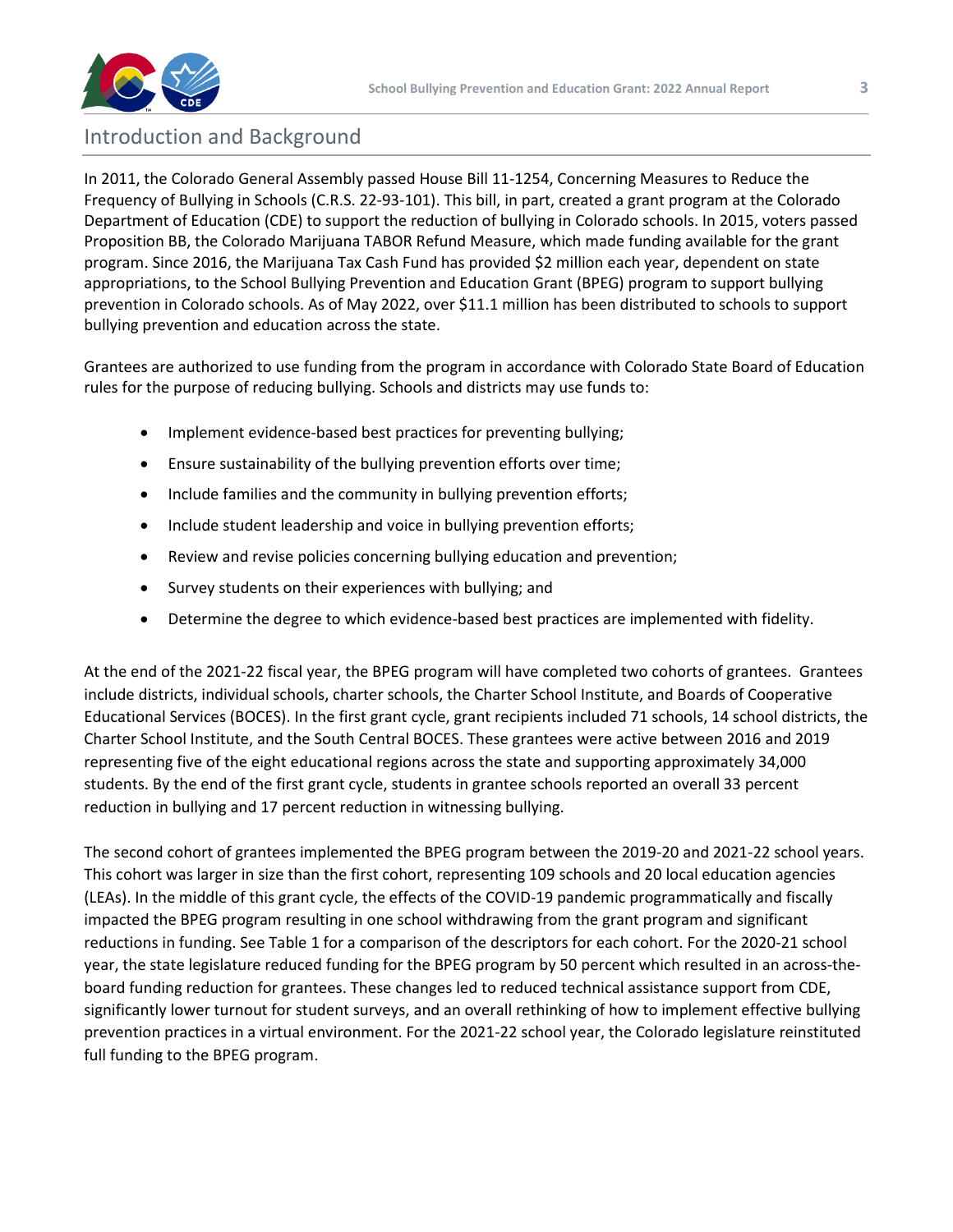

#### **Table 1: Demographics of Program Cohorts**

| <b>Descriptor</b>                  | Cohort 1 (2016-19) | <b>Cohort 2 (2019-22)</b> |
|------------------------------------|--------------------|---------------------------|
| <b>LEAs</b>                        | 16                 | 20                        |
| <b>School Districts</b>            | 14                 | 17                        |
| <b>BOCES</b>                       |                    |                           |
| <b>Charter School Institute</b>    |                    |                           |
| <b>Schools</b>                     | 71                 | 109                       |
| <b>Regions</b>                     |                    |                           |
| <b>Students Supported per Year</b> | 34.000             | 41.                       |

#### Grant Implementation

#### **Grant Activities**

In alignment with the stated goal of the BPEG program and State Board of Education rules, grantees engage in many activities throughout the life of the grant that reduce bullying such as the implementation of an evidencebased bullying prevention curriculum and including student voice in bullying prevention efforts. These activities are organized by the core components of evidence-based bullying prevention best practices. Each year, schools in the BPEG program must complete the BPEG self-assessment to measure their implementation of these core components. The core components are:

- (1) bullying prevention committee;
- (2) climate and culture;
- (3) evidence-based curriculum;
- (4) surveys and data;
- (5) family, school, and community partnering (FSCP);
- (6) student voice; and
- (7) policy.

Schools choose to engage in the core components in different ways. For example, some schools engage families through a program called Watch D.O.G.S., which provides a structured way for fathers to volunteer at the school. Other schools participate in district-wide "peace summits" where teachers and students connect with the community to share how they spread kindness and bullying prevention at their sites. The BPEG program allows flexibility for schools to engage in bullying prevention best practices that fit their unique contexts.

In addition to the completing activities related to the core components of effective bullying prevention, the CDE Statewide Bullying Prevention Manager provides asynchronous training, timely technical assistance, and quarterly live webinars for BPEG program grantees. These resources allow grantees the opportunity to receive the most up-to-date research on bullying prevention, learn from their peers, and obtain training and coaching support on specific bullying topics. All webinars and trainings are recorded and available through the CDE website.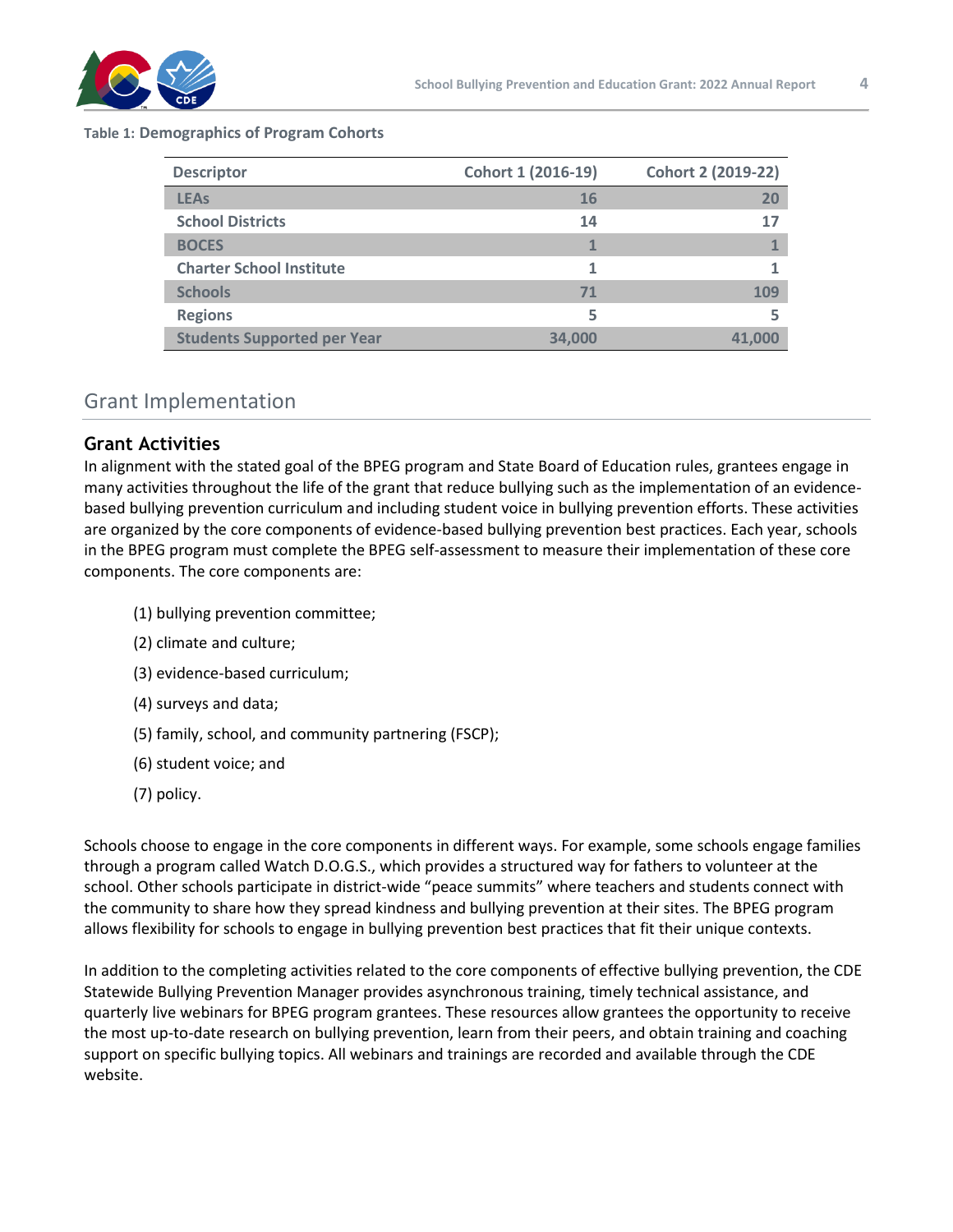

#### **Current Grantees**

Current BPEG program grantees are completing their third and final year in the grant. The grantees were selected through a competitive grant process in the fall of 2018 and began implementation of the grant in the fall of 2019. Each grantee was eligible to receive a maximum of \$25,000 per school, per year with a cap of \$200,000 per year set for each application. Grantees new to the BPEG program also received up to \$1,000 per school in spring 2019 to conduct a baseline survey on the prevalence of bullying. In total, 22 grantees representing 20 LEAs and 109 schools were accepted into the BPEG program as cohort 2 grantees. This represents an increase of 48 percent in the number of grantees and 54 percent in the number of schools receiving services compared to the first grant cycle. Table 2 shows the cohort 2 funding amounts across all three years of the grant cycle and the 2018-19 school year which required grantees to complete readiness activities. Please note that funding was reduced during the 2020-21 school year due to the COVID-19 pandemic before having full funding restored for the 2021-22 school year.

| Grantee/LEA                                 | 2018-19  | 2019-20     | 2020-21   | 2021-22     | <b>Total</b> |
|---------------------------------------------|----------|-------------|-----------|-------------|--------------|
| <b>Boulder Valley School District</b>       | \$0      | \$75,000    | \$38,250  | \$75,000    | \$188,250    |
| <b>Center Consolidated Schools</b>          | \$1,000  | \$75,000    | \$38,250  | \$75,000    | \$189,250    |
| <b>Charter School Institute</b>             | \$999    | \$75,000    | \$38,250  | \$75,000    | \$189,249    |
| <b>Denver Public Schools</b>                | \$2,000  | \$150,000   | \$76,500  | \$150,000   | \$378,500    |
| <b>Greely 6 School District</b>             | \$1,000  | \$125,000   | \$63,750  | \$125,000   | \$314,750    |
| <b>Lamar RE- 2 School District</b>          | \$0      | \$123,435   | \$57,801  | \$113,335   | \$294,571    |
| <b>Mapleton Public Schools</b>              | \$0      | \$200,000   | \$102,000 | \$200,000   | \$502,000    |
| <b>McClave Public Schools</b>               | \$1,000  | \$49,925    | \$25,220  | \$47,700    | \$123,845    |
| <b>Monte Vista C-8</b>                      | \$888    | \$61,481    | \$23,553  | \$39,310    | \$125,232    |
| <b>Montrose County School District</b>      | \$10,000 | \$200,000   | \$102,000 | \$200,000   | \$512,000    |
| <b>Mountain Valley School District RE-1</b> | \$1,000  | \$25,000    | \$12,750  | \$25,000    | \$63,750     |
| <b>Omar D Blair Charter School</b>          | \$1,000  | \$25,000    | \$12,750  | \$25,000    | \$63,750     |
| <b>Poudre School District</b>               | \$1,000  | \$200,000   | \$102,000 | \$200,000   | \$503,000    |
| <b>Pueblo School District 60</b>            | \$3,396  | \$200,000   | \$102,000 | \$200,000   | \$505,396    |
| <b>Ricardo Flores Magon Academy</b>         | \$1,000  | \$25,000    | \$12,750  | \$25,000    | \$63,750     |
| <b>Sheridan School District</b>             | \$0      | \$25,000    | \$12,750  | \$25,000    | \$62,750     |
| <b>South Central BOCES</b>                  | \$6,000  | \$75,000    | \$38,250  | \$75,000    | \$194,250    |
| <b>South Conejos School District</b>        | \$1,000  | \$74,992    | \$38,250  | \$25,000    | \$139,242    |
| <b>Thompson School District</b>             | \$0      | \$75,000    | \$38,250  | \$75,000    | \$188,250    |
| <b>Weld Re-4 School District</b>            | \$1,000  | \$25,000    | \$12,750  | \$25,000    | \$63,750     |
| <b>Total</b>                                | \$32,283 | \$1,884,833 | \$948,074 | \$1,800,345 | \$4,665,535  |
| <b>Average Per LEA</b>                      | \$1,614  | \$94.242    | \$47,404  | \$90,017    | \$233,277    |

**Table 2: Average Funding for Grantees Participating in Cohort 2<sup>1</sup>**

<sup>1</sup> Ricardo Flores Magon Academy is authorized by the Charter School Institute but applied as an individual charter school.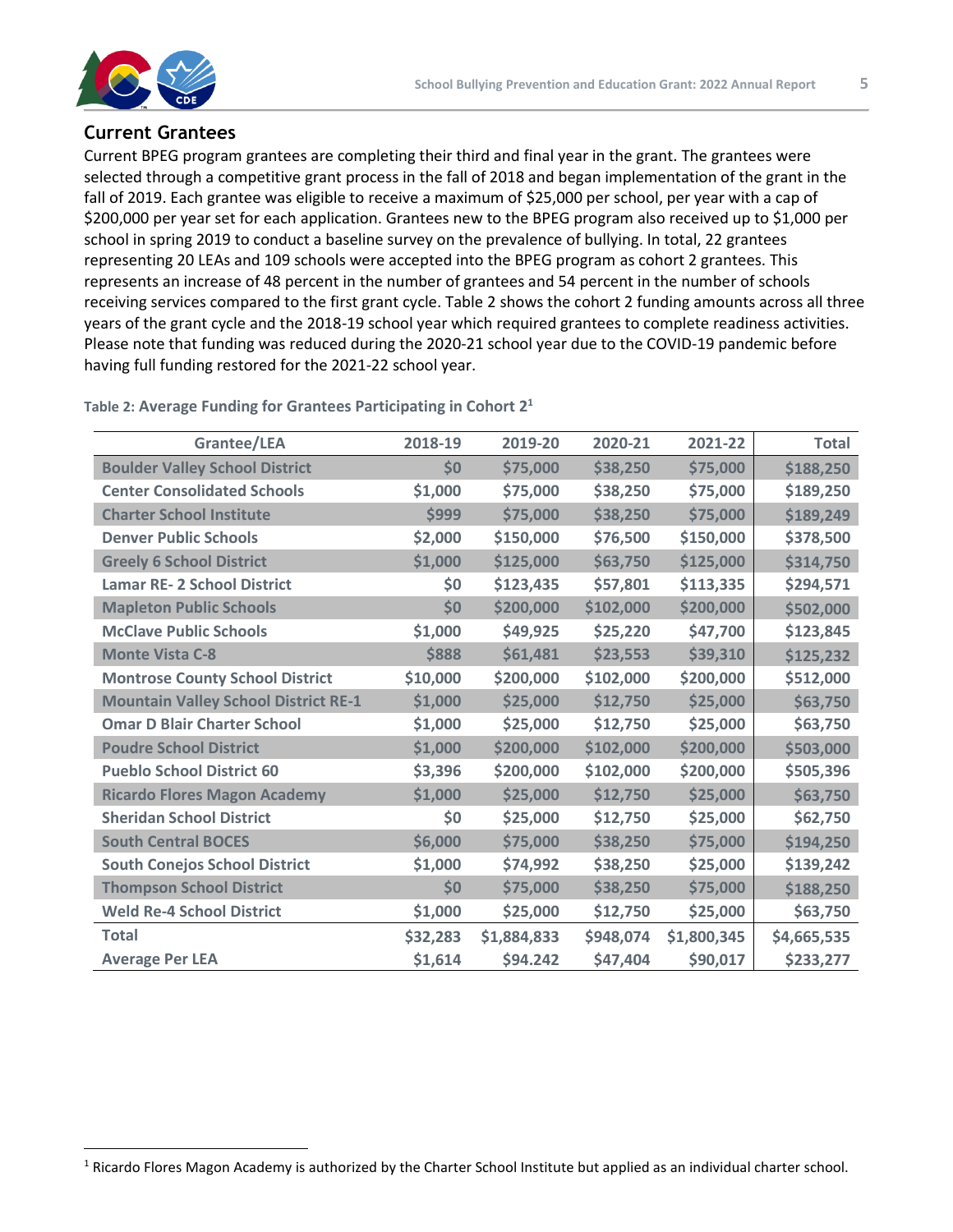



Colorado School District Map

**Figure 1 Location of BPEG Program Cohort 2 Grantees in 2021-2022**

As can be seen in Figure 1, school districts represented in cohort 2 of the BPEG program span five of the eight education regions in the state. Those districts highlighted in blue continued in the BPEG program from cohort 1 into cohort 2 (continuing grantees). Those highlighted in yellow were accepted into the BPEG program for the first time in cohort 2 (new grantees).

In Table 3, BPEG program LEAs, schools, and number of students enrolled are presented for the 2021-22 school year. Please note that in the fall of 2020, Custer School District had three schools and Poudre School District had one school withdraw from the BPEG program. Additionally, Eckhart Elementary in the Trinidad School District was closed during the 2020-21 school year and has not reopened. Finally, Carlile Elementary School in Pueblo School District 60 was closed during the 2021-22 school year. This results in a total of 103 schools receiving funding from the BPEG program during the 2021-22 school year.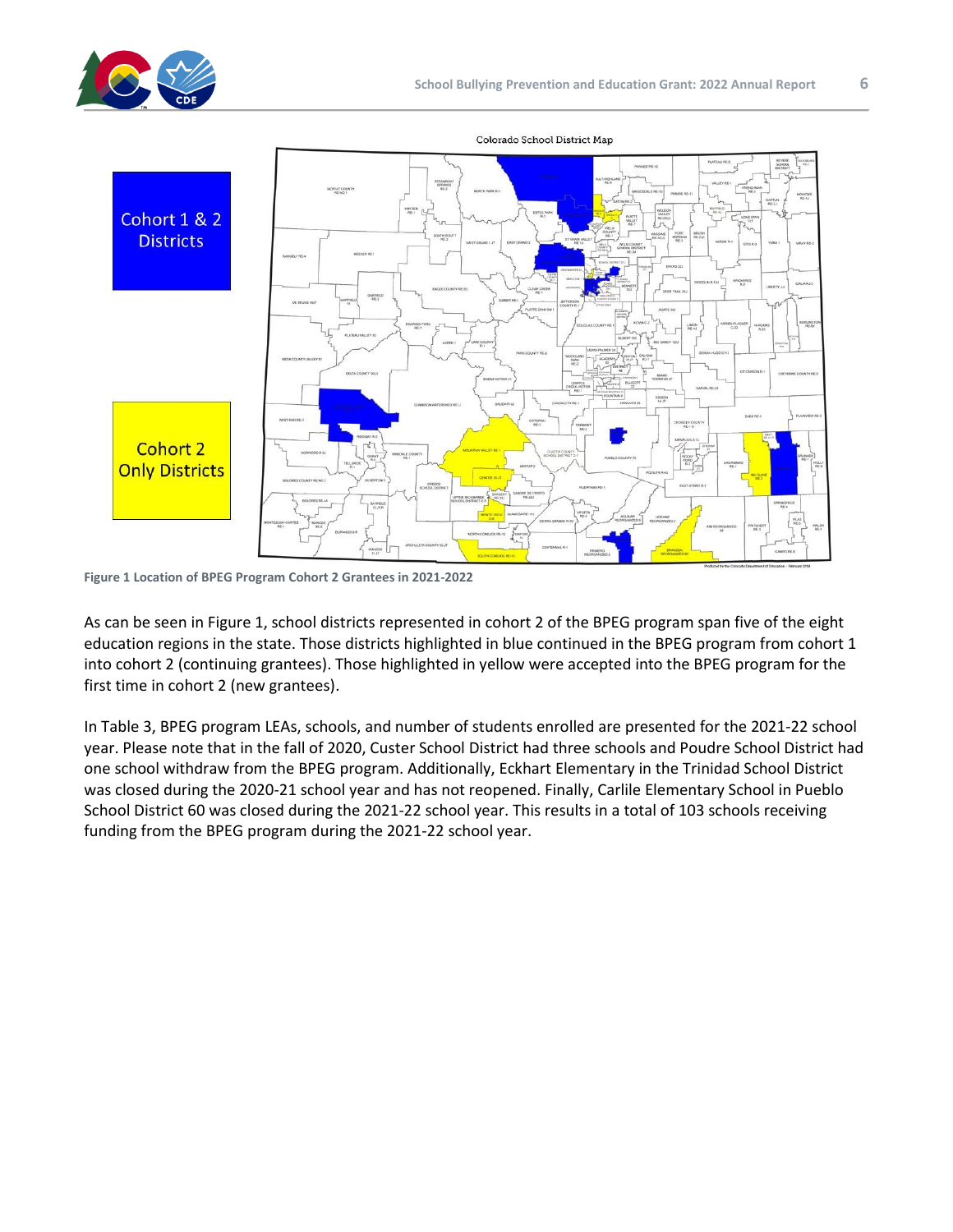

#### **Table 3: Number of Students in BPEG Program Cohort 2 Schools in the 2021-22 School Year.<sup>2</sup>**

| District/School                       | <b>Students</b> | <b>District/School</b>                    | <b>Students</b> |
|---------------------------------------|-----------------|-------------------------------------------|-----------------|
| <b>Adams 12 Five Star Schools</b>     |                 | <b>Cottonwood Elementary</b>              | 433             |
| New America School - Thornton         | 244             | Johnson Elementary                        | 510             |
| <b>Boulder Valley School District</b> |                 | Northside Elementary                      | 337             |
| Alicia Sanchez Elementary             | 335             | Oak Grove Elementary                      | 390             |
| <b>Columbine Elementary</b>           | 412             | <b>Olathe Elementary</b>                  | 466             |
| Pioneer Bilingual Elementary          | 481             | <b>Olathe Middle</b>                      | 239             |
| <b>Center Consolidated Schools</b>    |                 | Peak Virtual Academy                      | 254             |
| Center High School                    | 148             | Pomona Elementary                         | 334             |
| Haskin Elementary                     | 290             | <b>Mountain Valley School District</b>    |                 |
| Skoglund Middle                       | 141             | Mountain Valley School (K-12)             | 185             |
| <b>Charter School Institute</b>       |                 | <b>Poudre School District</b>             |                 |
| New America School-Lowry              | 169             | <b>Bacon Elementary</b>                   | 443             |
| Ricardo Flores Magon Academy          | 251             | Cache La Poudre Middle                    | 330             |
| <b>Denver Public Schools</b>          |                 | Lesher Middle                             | 778             |
| <b>Bear Valley</b>                    | 498             | <b>Preston Middle</b>                     | 982             |
| <b>Eagleton Elementary</b>            | 258             | <b>Timnath Elementary</b>                 | 417             |
| <b>Hamilton Middle</b>                | 701             | <b>Wellington Middle</b>                  | 517             |
| <b>Highline Academy Northeast</b>     | 528             | <b>Pueblo School District 60</b>          |                 |
| <b>Highline Academy Southeast</b>     | 547             | <b>Belmont Elementary</b>                 | 451             |
| <b>Merrill Middle</b>                 | 601             | Bessemer Academy                          | 258             |
| Omar D. Blair Charter School          | 679             | <b>Beulah Heights Elementary</b>          | 308             |
| Greeley 6                             |                 | <b>Bradford Elementary</b>                | 313             |
| Jackson Elementary                    | 390             | Carlile Elementary                        |                 |
| <b>Martinez Elementary</b>            | 438             | Centennial High School                    | 870             |
| <b>Meeker Elementary</b>              | 479             | Central High School                       | 892             |
| <b>Monfort Elementary</b>             | 456             | <b>Columbian Elementary</b>               | 309             |
| Shawsheen Elementary                  | 362             | <b>Corwin International Magnet School</b> | 512             |
| Jefferson County School District      |                 | East High School                          | 934             |
| New America School-Lakewood           | 113             | Eva R. Baca Elementary                    | 232             |
| <b>Lamar Re-2 School District</b>     |                 | <b>Fountain International Magnet</b>      | 293             |
| Alta Vista Charter School             | 130             | Franklin School of Innovation             | 323             |
| Lamar High School                     | 466             | Goodnight School                          | 571             |
| Lamar Middle                          | 343             | <b>Haaff Elementary</b>                   | 293             |
| Parkview Elementary                   | 259             | <b>Heaton Middle School</b>               | 755             |
| <b>Washington Elementary</b>          | 262             | <b>Heritage Elementary</b>                | 303             |
| <b>Mapleton Public School</b>         |                 | <b>Highland Park Elementary</b>           | 390             |
| Academy High                          | 470             | <b>Irving Elementary</b>                  | 332             |
| Achieve Academy                       | 397             | Minnequa Elementary                       | 299             |
| <b>Adventure Elementary</b>           | 376             | <b>Morton Elementary</b>                  | 366             |

<sup>&</sup>lt;sup>2</sup> The Charter School Institute application included all New America Schools even though two of the New America Schools are authorized by other districts (Adams 12 and Jefferson County). Monterey Community School and Eckhart Elementary were not open in 2020-21.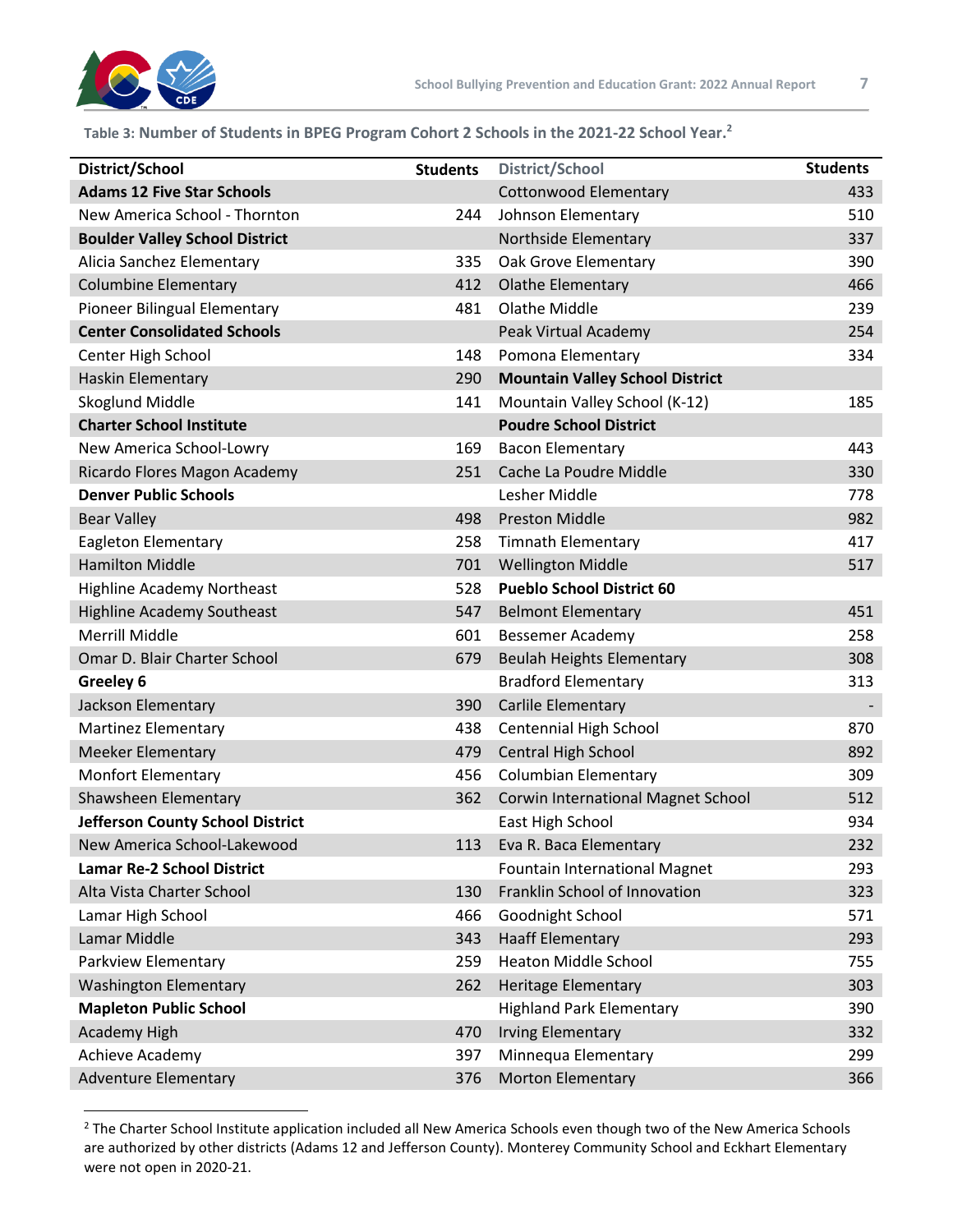

| District/School                           |     | <b>District/School</b>                               |        |
|-------------------------------------------|-----|------------------------------------------------------|--------|
| Big Picture College and Career Academy    | 116 | Paragon Learning Center                              | 364    |
| Clayton Partnership                       | 407 | Park View Elementary                                 | 292    |
| <b>Explore Elementary</b>                 | 578 | <b>Pueblo Charter School for Arts &amp; Sciences</b> | 539    |
| Global Intermediate Academy               | 337 | Risley International Academy of Innovation           | 403    |
| Global Leadership Academy                 | 311 | Roncalli STEM Academy                                | 470    |
| <b>Global Primary Academy</b>             | 289 | South High School                                    | 947    |
| <b>Mapleton Early College</b>             | 279 | South Park Elementary                                | 336    |
| Mapleton Expeditionary School of the Arts | 541 | <b>Sunset Park Elementary</b>                        | 401    |
| <b>Meadow Community</b>                   | 411 | <b>Sheridan School District</b>                      |        |
| <b>Monterey Community</b>                 | 366 | Fort Logan Northgate                                 | 457    |
| Trailside Academy                         | 514 | <b>South Central BOCES</b>                           |        |
| <b>Welby Community School</b>             | 323 | <b>Eckhart Elementary</b>                            |        |
| <b>York International</b>                 | 851 | <b>Trinidad Middle</b>                               | 200    |
| <b>McClave Public Schools</b>             |     | <b>South Conejos</b>                                 |        |
| <b>McClave Elementary</b>                 | 124 | Antonito High                                        | 38     |
| McClave Undivided High School             | 113 | Antonito Middle                                      | 26     |
| <b>Monte Vista C-8</b>                    |     | <b>Guadalupe Elementary</b>                          | 85     |
| <b>Bill Metz Elementary</b>               | 270 | <b>Thompson School District</b>                      |        |
| Marsh School                              | 150 | <b>Berthoud High</b>                                 | 685    |
| Monte Vista High School                   | 265 | <b>Cottonwood Plains</b>                             | 394    |
| Monte Vista Middle                        | 239 | <b>High Plains</b>                                   | 450    |
| <b>Montrose County School District</b>    |     | Weld RE-4                                            |        |
| <b>Centennial Middle</b>                  | 578 | Windsor High                                         | 1,172  |
| <b>Columbine Middle</b>                   | 504 | <b>Total</b>                                         | 41,668 |

Table 4 provides a breakdown of student demographics for those attending BPEG program schools. More males than females were enrolled in the BPEG program during the 2021-22 school year. The race/ethnicity percentages of students attending BPEG program schools remained the same compared to the previous school year. Students reporting as Hispanic or Latino (58%) represent the most common racial group, followed by students identifying as White (34%), Black or African American (3%), and two or more races (3%). In contrast, the percentage of students qualifying for free-and-reduced lunch dipped from 67 percent the previous year to 62 percent in 2021-22.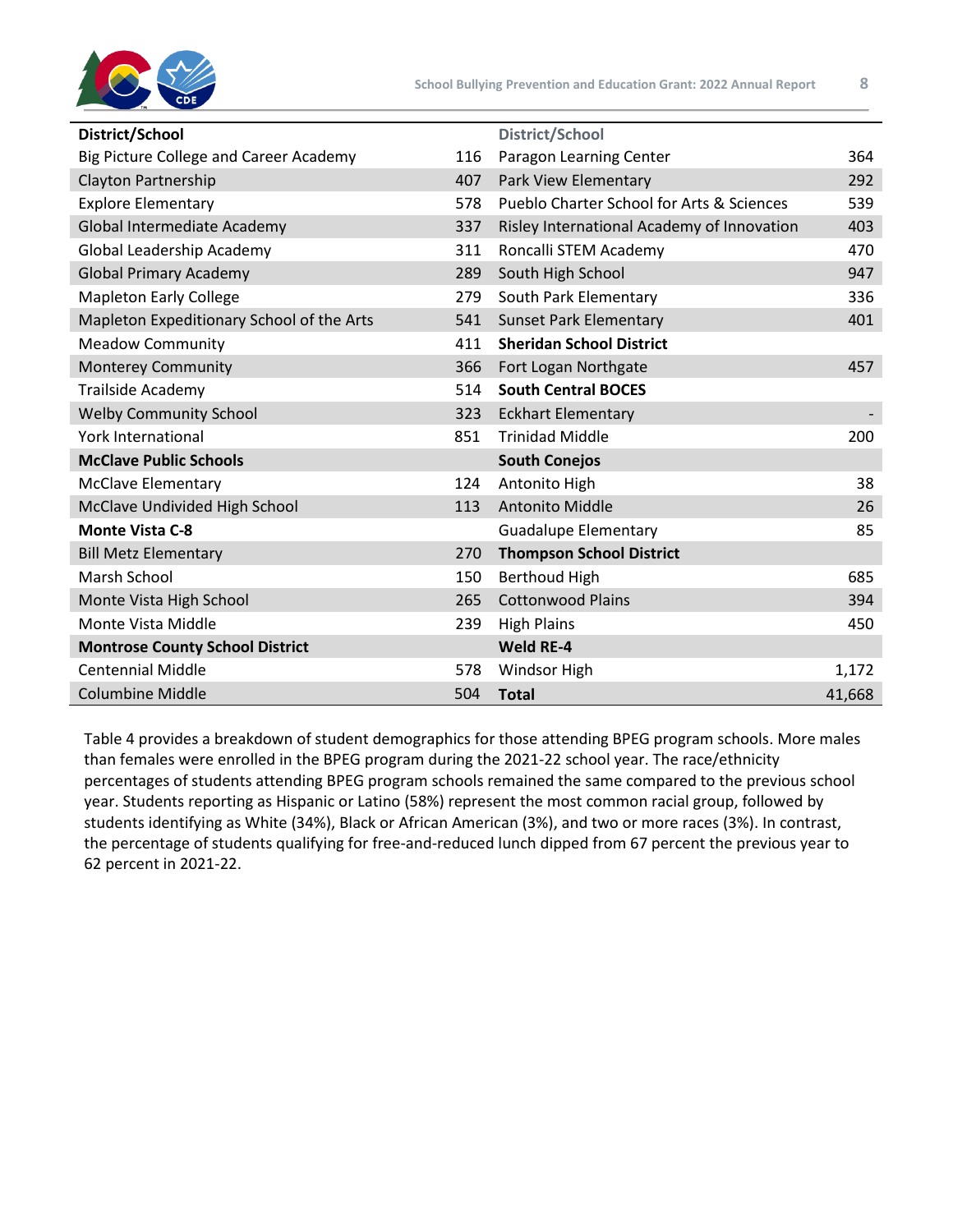

| <b>Descriptor</b>                         | <b>Number</b> | Percentage |
|-------------------------------------------|---------------|------------|
| Gender                                    |               |            |
| Female                                    | 20,287        | 49%        |
| Male                                      | 21,381        | 51%        |
| <b>Race/Ethnicity</b>                     |               |            |
| American Indian or Alaskan Native         | 196           | $< 1\%$    |
| Asian                                     | 693           | 2%         |
| <b>Black or African American</b>          | 1,410         | 3%         |
| Hispanic or Latino                        | 23,983        | 58%        |
| Native Hawaiian or Other Pacific Islander | 73            | $< 1\%$    |
| White                                     | 14,168        | 34%        |
| Two or More Races                         | 1,145         | 3%         |
| <b>Free-and-Reduced Lunch</b>             |               |            |
| Average Percent per School                |               | 62%        |

#### **Table 4: Demographics of Students across BPEG Program Schools for the 2021-22 School Year**

## Grant Outcomes

#### **Evidence-Based Bullying Prevention Best Practices**

Outcomes for the BPEG program are measured through the reduction of bullying and the increase in schoollevel implementation of bullying prevention best practices. Grantees submit data each year on their progress in implementing bullying prevention best practices across the seven components identified in the BPEG selfassessment. This assessment was created at the beginning of the BPEG program and provides grantees with a broad understanding of the practices that they can implement as part of a comprehensive approach to bullying prevention. Schools self-report their scores for each item on the BPEG self-assessment. Score options include 0 (Not in Place), 1 (Partially in Place), and 2 (Fully in Place). If a school earns a score of 1 or 2 on the selfassessment, they must also include notes and evidence for each item.

For the following analyses, results from continuing grantee are separated from new grantee schools. This allows for a more meaningful comparison of implementation progress that is based on the amount of time schools have been receiving support from the grant. Figure 2 shows the percentage of possible points earned on the BPEG self-assessment overall for those grantees that have participated in the BPEG program since the beginning of the first grant cycle.

For each year in the grant, continuing grantees improved their implementation of bullying prevention best practices except for the 2019-20 school year. Comments from grantees during the 2019-20 school year indicate that the drop in implementation was due to challenges related to the COVID-19 pandemic and remote learning. As in-person learning began to become more common during the 2020-21 school year, the average percentage of possible points earned on the BPEG self-assessment again increased.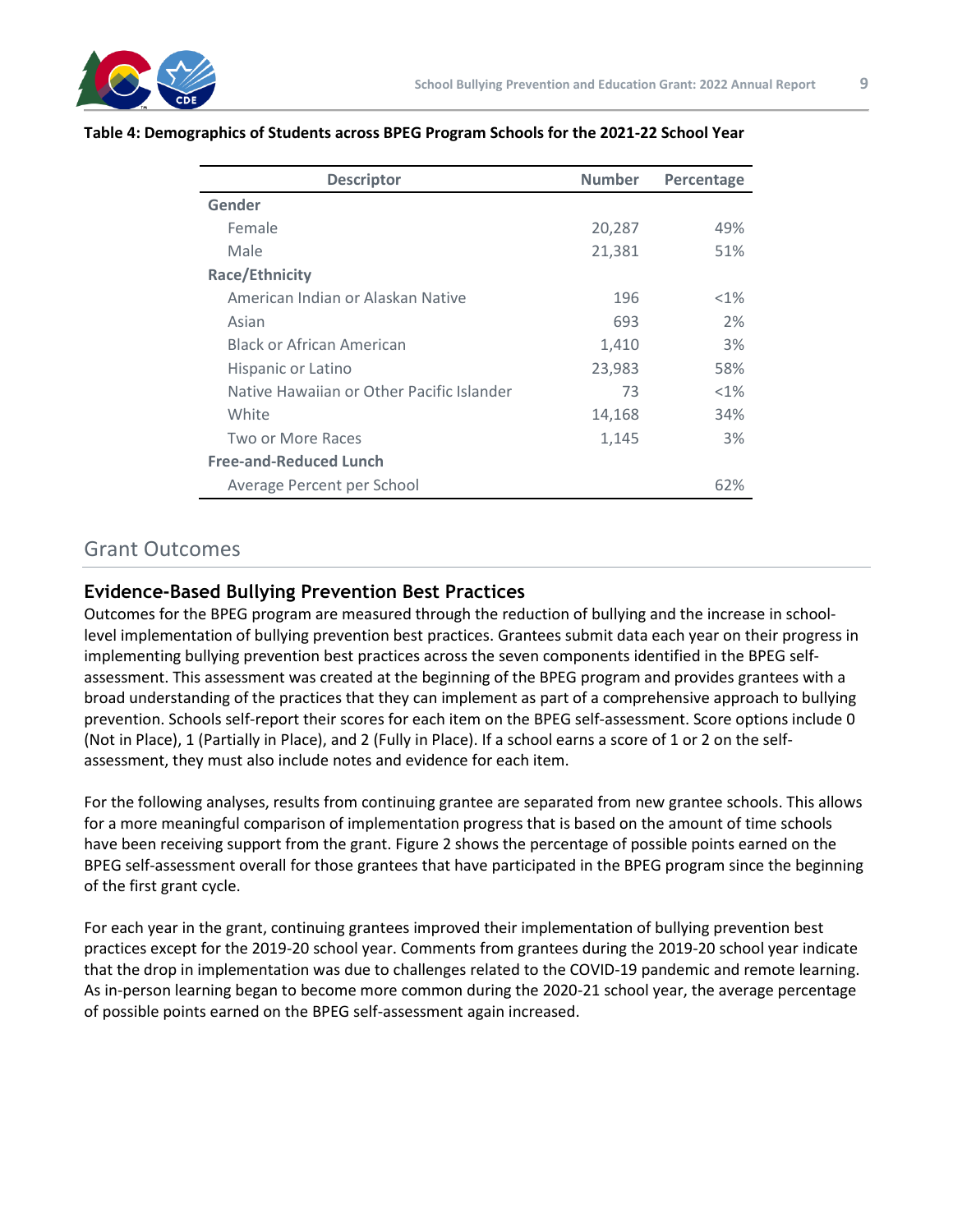



BPEG Self-Assessment Average Overall Scores for Cohort 2 Continuing Grantees

**Figure 2 Average BPEG Self-Assessment Scores for Cohort 2 Continuing Grantees**

Figure 3 demonstrates the BPEG self-assessment data for new grantees to the program beginning in the second grant cycle. Across all seven components of the BPEG self-assessment, new grantees improved their scores from the 2019-20 school year to the 2020-21 school year. New grantees improved their overall percentage of possible points earned by 24 percentage points.



**Figure 3 Average BPEG Self-Assessment Scores for Cohort 2 New Grantees**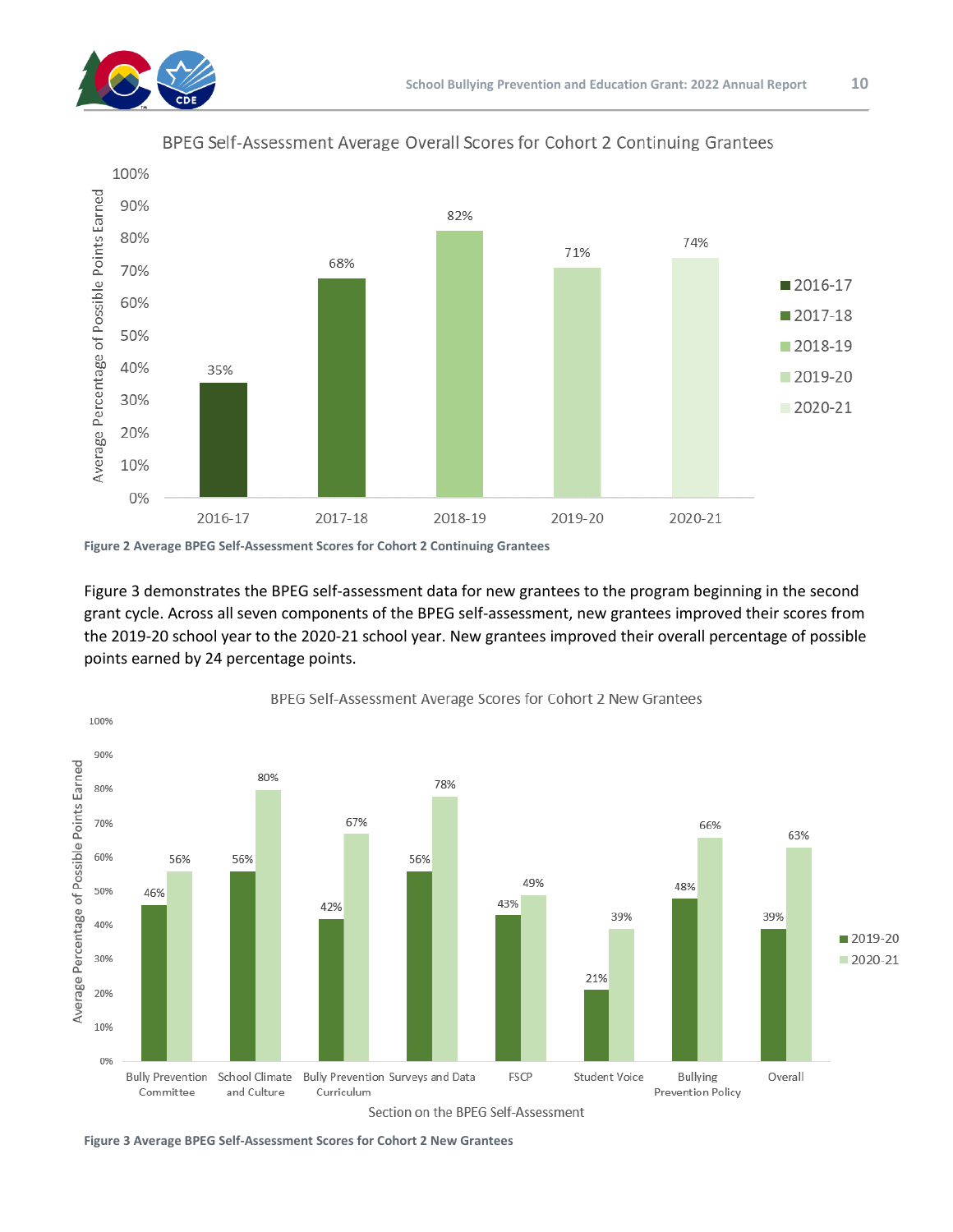

#### **Reduction in Bullying**

To measure the impact of the BPEG program on the prevalence of bullying in schools, each year every school is required to survey students on their experiences with bullying. Schools may use any survey instrument, including an instrument already in use, so long as the following two questions are included: (1) has the student been the target of bullying, and (2) has the student witnessed bullying?

For continuing grantees, data since 2016 demonstrate that there has been a steady reduction in studentreported bullying over time. Figure 4 shows that since the baseline student survey, there has been a 14 percentage point drop in students being the target of bullying and a 22-percentage point drop in students witnessing bullying. This represents a 41 percent reduction in bullying and a 45 percent reduction in the witnessing of bullying for continuing grantees.



Student-Reported Bullying Prevalence Rates Over Time for Continuuing Grantees in Cohort 2

**Figure 4 Student-reported Bullying Over Time for Continuing Grantees**

New grantees to the BPEG program in cohort 2 have also realized a reduction in bullying since beginning to implement the grant. As seen in Figure 5, the baseline survey of students for new grantees found that 45 percent reported being the target of bullying during the 2018-19 school year. That number dropped to 29 percent during the 2020-21 school year representing a 36 percent reduction in bullying. Additionally, 52 percent of students in new BPEG program grantees schools reported witnessing bullying during the 2018-19 school year compared to just 29 percent during the 2020-21 school year. This represents a 44 percent reduction in the witnessing of bullying.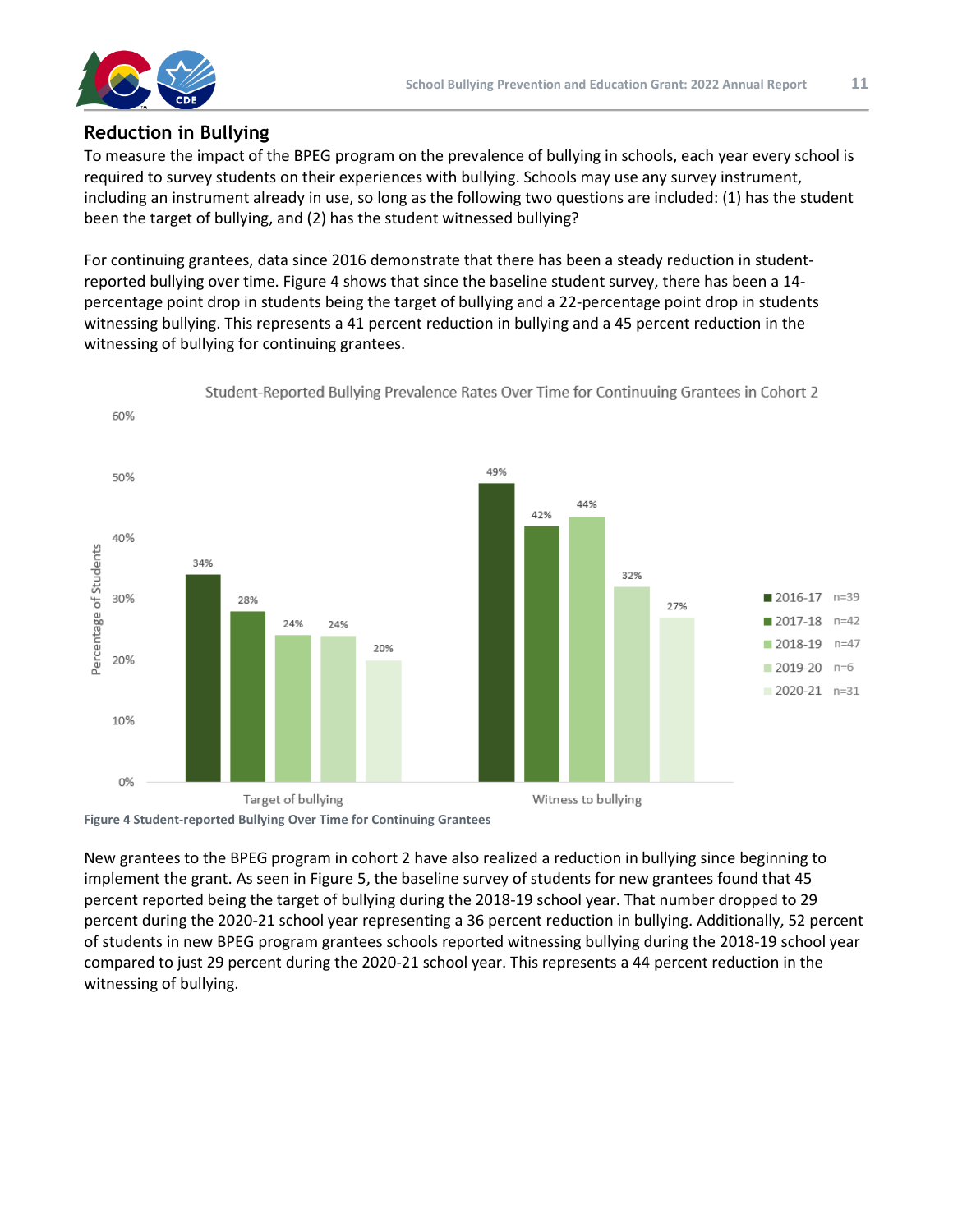





**Figure 5 Student-reported Bullying Over Time for New Grantees**

## **COVID-19 Pandemic Impact**

During the 2019-20 school year, the number of schools reporting student survey data reduced significantly due to the suspension of in-person learning because of the COVID-19 pandemic. All BPEG program grantees are required to survey students during the spring of each year. This ensures that the survey results capture a significant portion of the events that took place during the year. Due to the discontinuation of in-person learning in Colorado from March 18, 2020 through the end of the school year, students who would typically be surveyed at school were learning remotely. Moreover, recent research on school-level bullying has demonstrated that the prevalence of in-person bullying across the country reduced during this time, likely because of the lack of in-person learning [\(Vaillancourt](https://onlinelibrary.wiley.com/doi/abs/10.1002/ab.21986) et al., 2021). Given the unique circumstances surrounding this survey administration period, the results from the 2019-20 school year should be interpreted with caution.

A separate impact related to the COVID-19 pandemic is that during the 2020-21 school year, funding for the BPEG program was reduced by 50 percent, from \$2 million to \$1 million. This resulted in an across-the-board reduction of about 50 percent for all grantees. Due to the funding cuts, grantees shifted their bullying prevention and education priorities to include only those costs that were required as part of the grant (e.g., surveying students and purchasing an evidence-based curriculum). Funding for the CDE administration of the grant was also reduced from 1.0 to .25 FTE during this time. These changes likely led to reduced implementation of bullying prevention best practices and, subsequently, bullying prevalence rates at grantee schools.